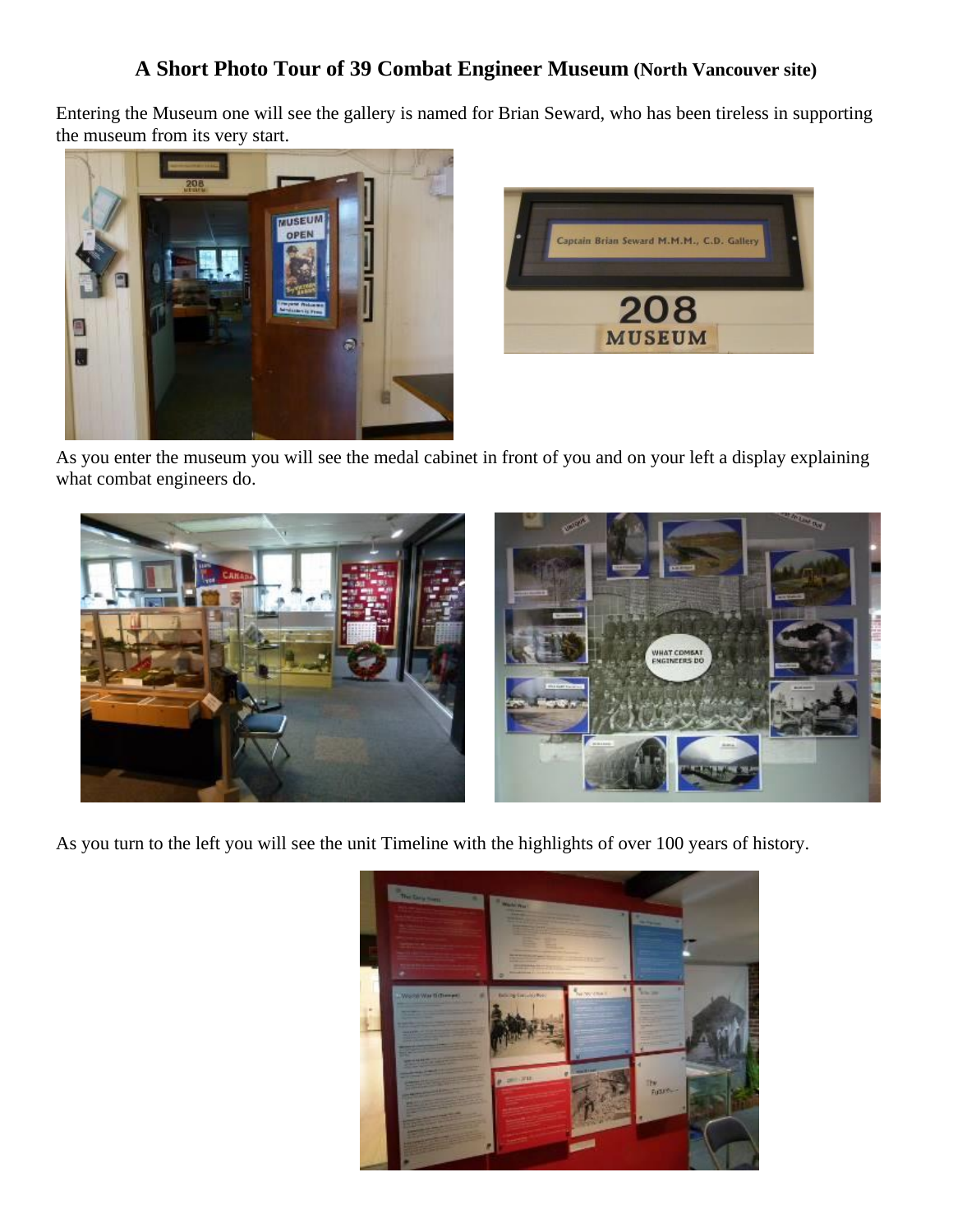Rounding a corner you will find a wall and a cabinet depicting our pre-WW I period.



Turning from the pre-WW I cabinet to the North Wall you will find a diorama of showing WW I training conducted at the armoury during WW I



Turning from the diorama, the east wall continues with WW I exhibits and some interactive displays:

- A kit box with army accessories and a mirror where you can view yourself as a soldier
- A WW II trench periscope

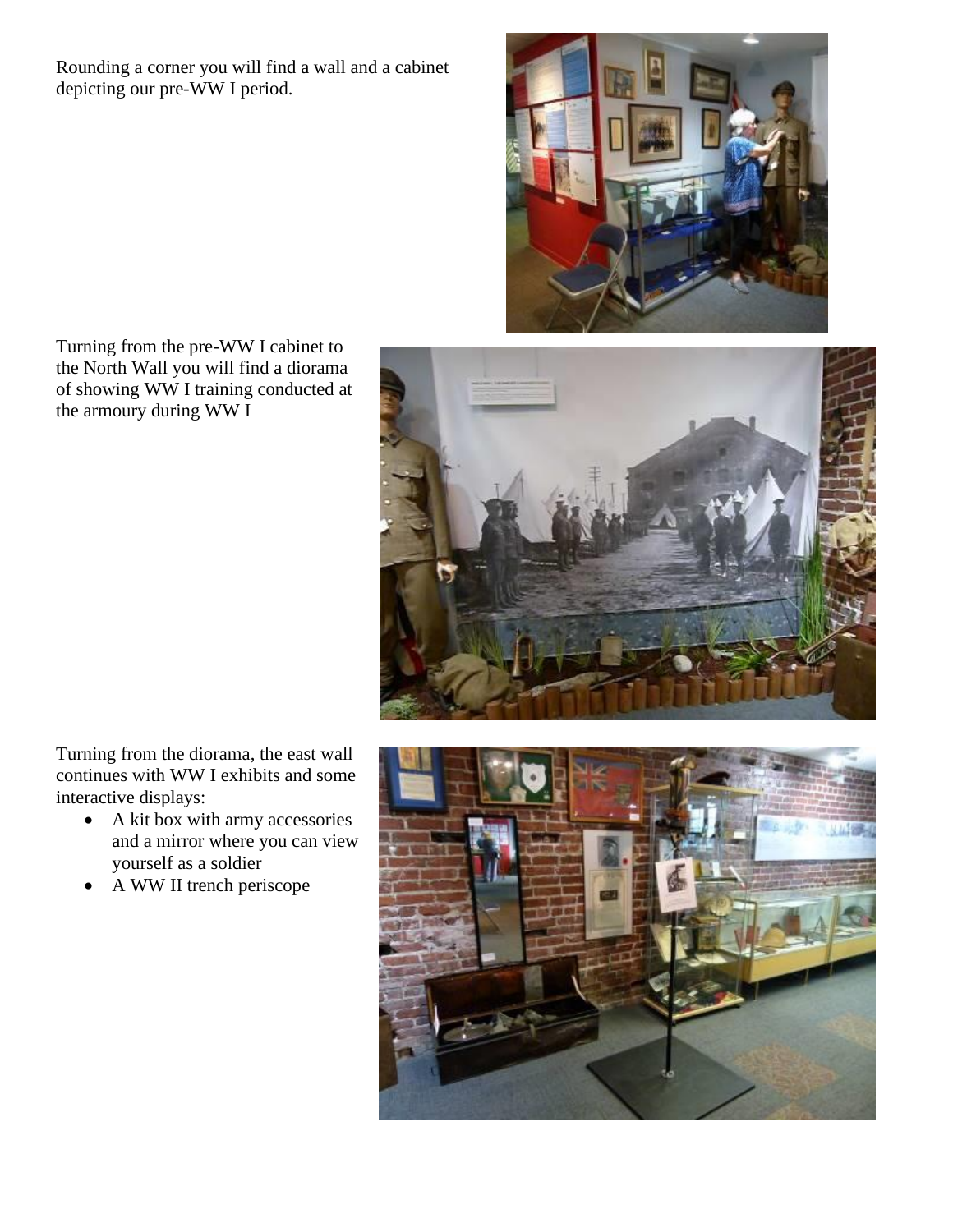The East wall transitions from WW I through the inter-war years to WW II and features three cabinets of displays and an illustrated wall Timeline covering both wars.





The centre of the museum has 4 eye-level cabinets each with 2 drawers that also contain exhibits.



An example of one of the 12 display drawers. This drawer displays personal kit.

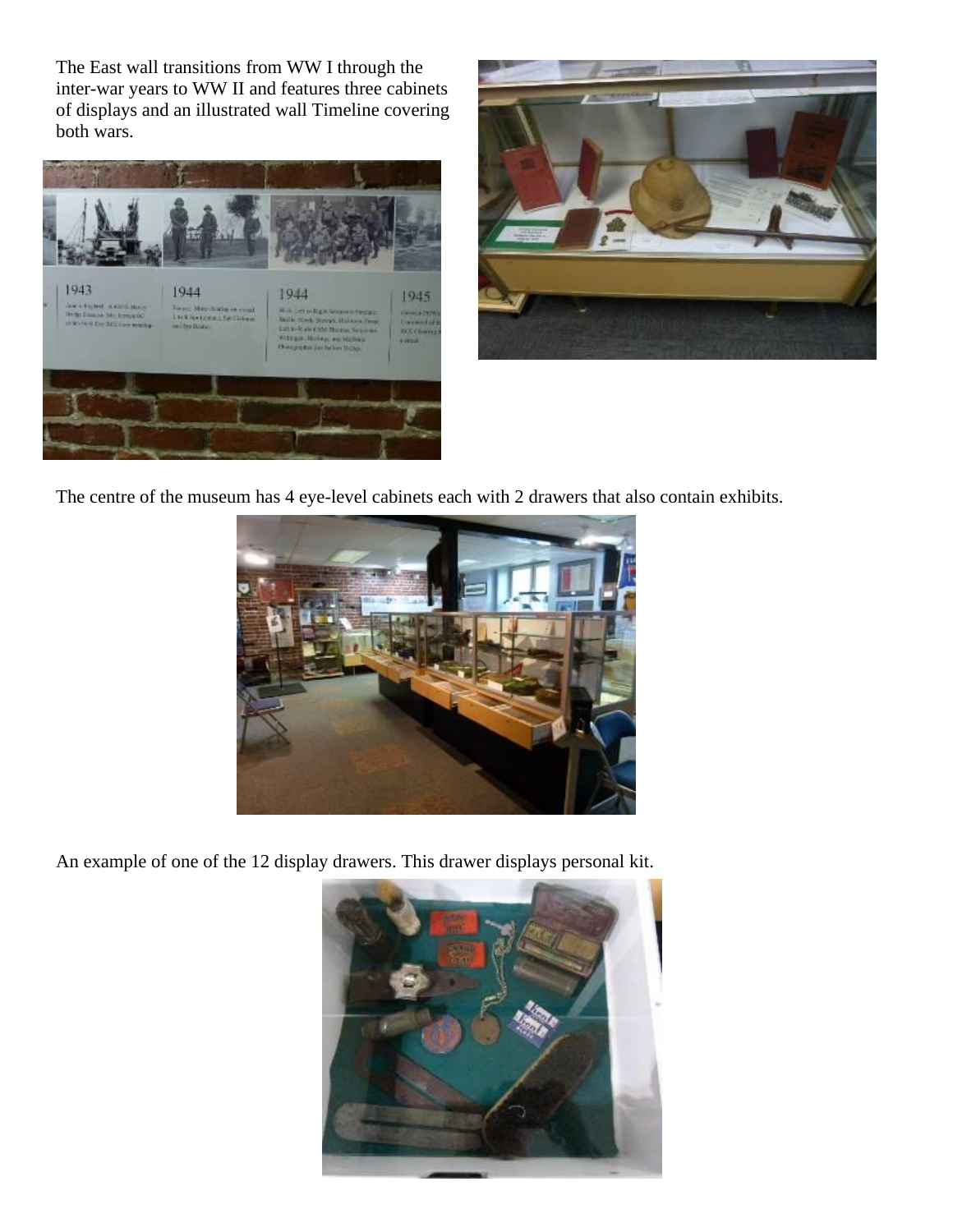

The South-East corner will find the photo of unit personnel who went overseas in WW II and below the photo is a large reproduction of the unit's June 6, 1944 D-Day entry in the War Diary.

The South wall boasts 4 more cabinets displaying the periods WW II through to the Cold War. In addition the aisle has 3 vertical cabinets containing detailed and accurate dioramas of bridges built by the unit over the years.



Moving to the South-West corner of the main room we find the medal cabinet and a large display of uniformed mannequins plus other items.

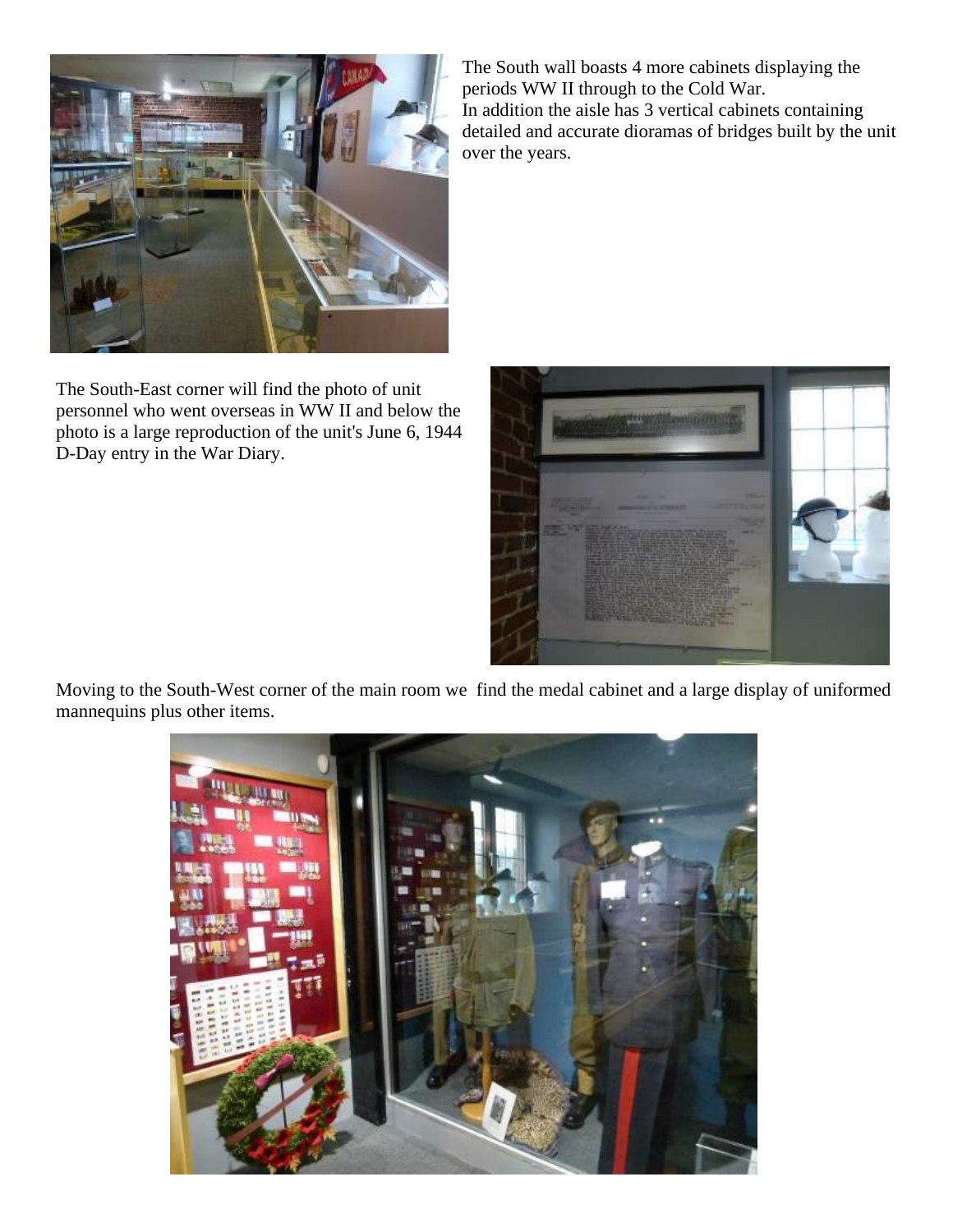

Before moving from the large room to the small room we find our latest addition. This 10-panel display rack contains 20 panels of story boards each 20 inches by 24 inches – a treasure-trove of historical information.

Moving to the small room we find a reference desk with 4 photo-display LCDs and a computer with many interesting files that can be accessed.



The small room also contains a cabinet of UN and NATO missions. This will soon be the subject of updating as we gather information and items from our members.